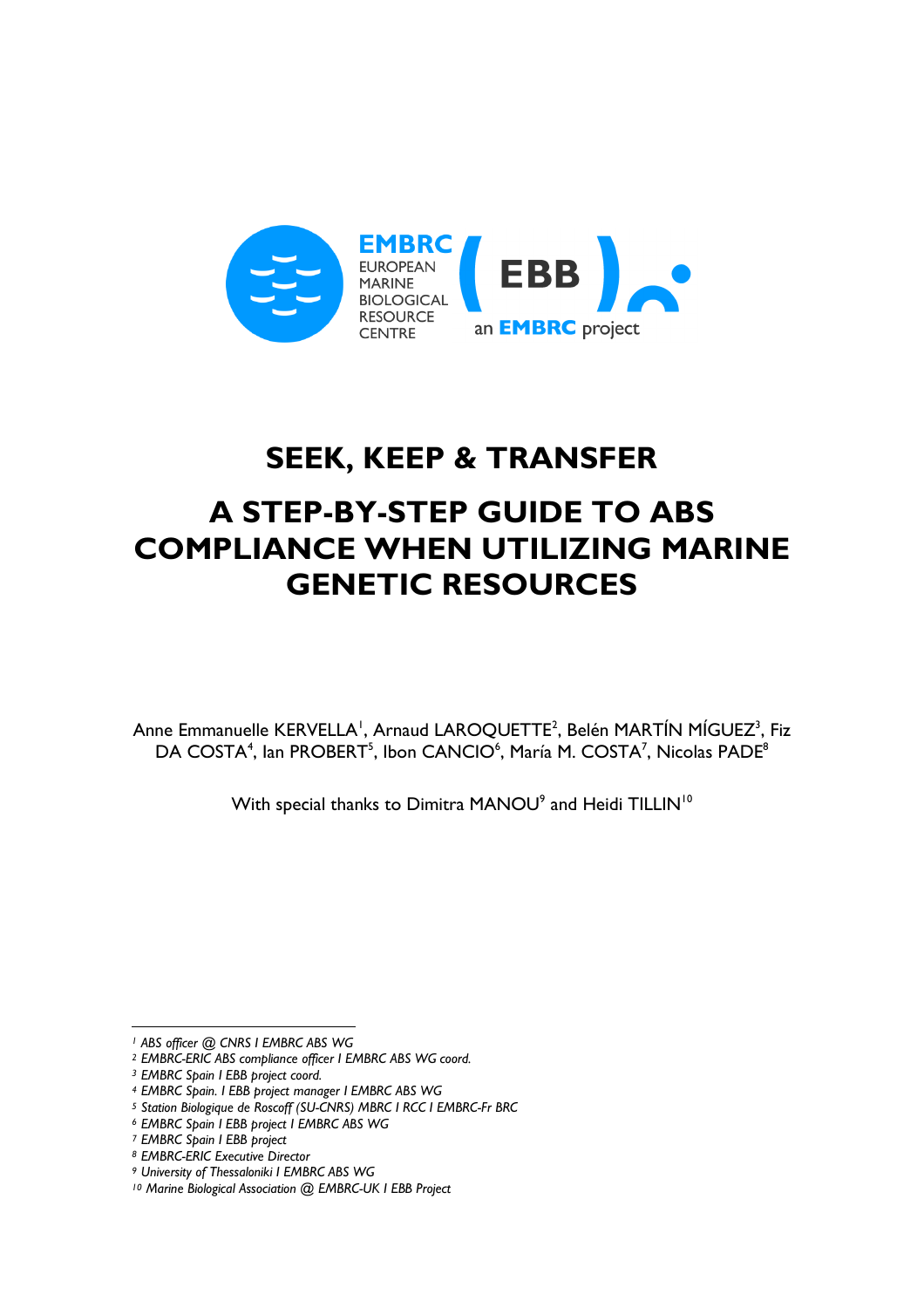This guide is delivered by the EBB (European Blue Biobank) project<sup>11</sup> with support of the European Marine Biological Resource Centre (EMBRC-ERIC) ABS Working-Group.

This guide is a to-do-list to assist public and private sector scientists conducting research using biological resources to ensure compliance with regards to Access & Benefit Sharing (ABS).

# **DISCLAIMER**

 $\overline{a}$ 

The recommendations in this document in no way supersede official texts applied at the national level, in the European Union and/or internationally, such as those displayed on official platforms (national ABS websites, EU ABS web pages, ABS Clearing House site), neither does it substitute for the ABS policies, procedures and standards in place at the scientist's institute or company.

For further guidance, it is recommended that scientists seek dedicated ABS support from their organisation and/or from the ABS Competent National Authority for research in their country.

Research on marine biological resources also fall under complementary regulations, such as access to maritime territories, that will not be examined here.

<sup>11</sup> European Marine Biological Resource Centre Biobank – Financing programme: 2014 - 2020 INTERREG VB Atlantic Area- Grant Number: EAPA\_501/2016.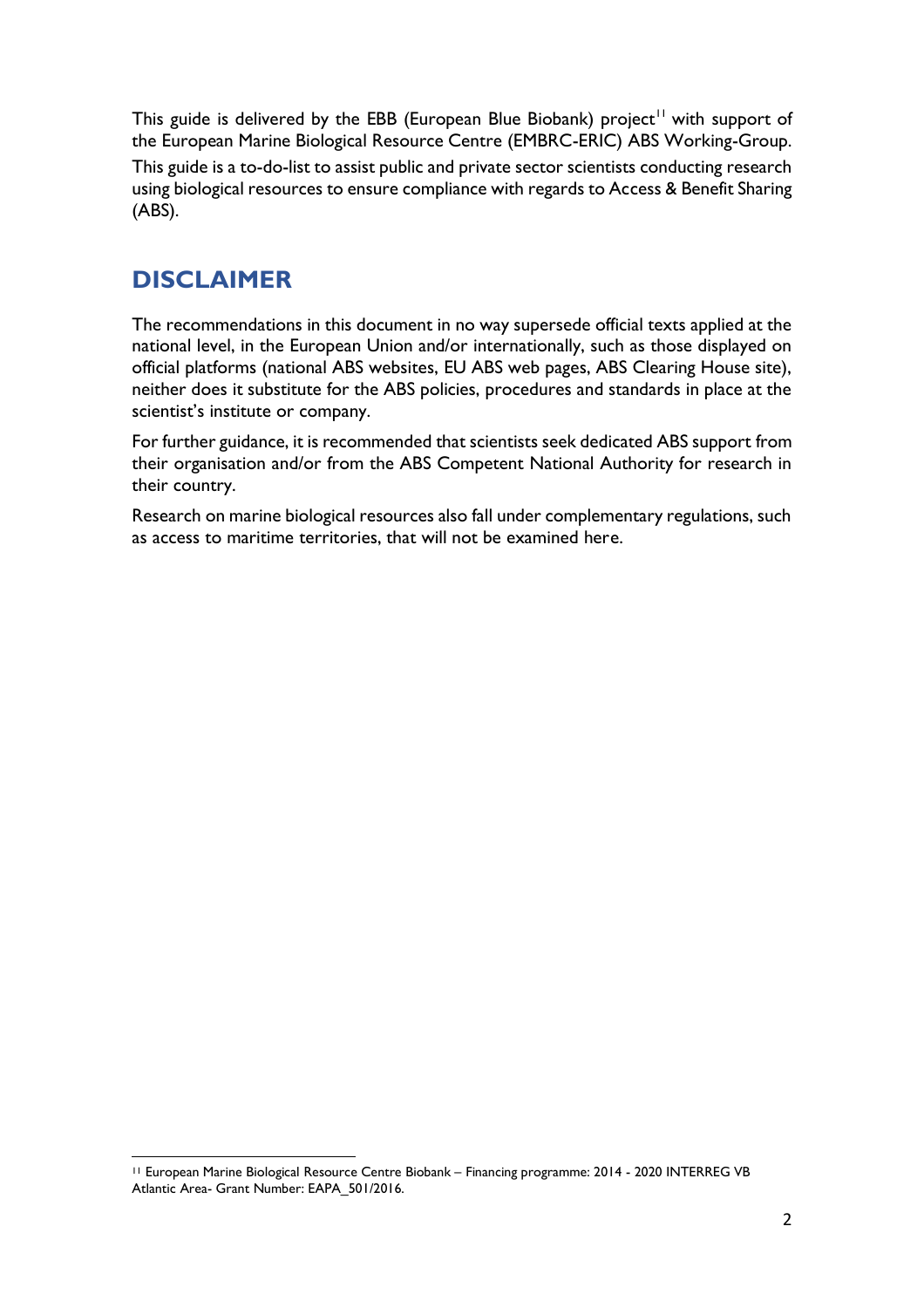## **YOU NEED TO KNOW**

**What is ABS?** Access to Genetic Resources and the Fair and Equitable Sharing of Benefits Arising from their Utilization (ABS) is the mechanism adopted by the Nagoya Protocol (NP) to the Convention for Biological Diversity (CBD), in force since 12 October 2014, under which signatory countries ensure that genetic resources used in research and development on their territory are lawfully accessed and that the country of origin can be awarded benefits for their utilization. ABS requires scientists, before conducting a project with genetic resources, to obtain access permits and negotiate an agreement from the country from which the resources originate and to keep track of their utilization.

#### **ABS Simply explained:**

 $\overline{a}$ 

*[https://www.youtube.com/watch?v=09zflWUIKTQ&list=PLFxz19cUN2XISQiFjv5K16u8wmDo](https://www.youtube.com/watch?v=09zflWUIKTQ&list=PLFxz19cUN2XISQiFjv5K16u8wmDowHiET&index=7) [wHiET&index=7](https://www.youtube.com/watch?v=09zflWUIKTQ&list=PLFxz19cUN2XISQiFjv5K16u8wmDowHiET&index=7)*

**Who is this guide for?** Individual scientists from academia or the private sector conducting research on biochemical and/or genetic activities of genetic resources either in the European Union as they are bound by the EU ABS obligations, or outside the European Union, should they decide to implement ABS best practices. It complements recommendations for ABS best practices for institutions delivered in the EMBRC guide to ABS compliance (link provided at the end of the document).

**What is ABS due diligence?** Exercising due diligence is an integral part of conducting a project and managing risks. In ABS this means taking reasonable care to ensure that the genetic resources are legally accessed in accordance with applicable ABS legislation in the country of origin of the resource and that its utilization and supply (if applicable) is undertaken within agreed terms. Under Article 4 of the European Regulation 511/2014 (EU ABS Regulation), performing due diligence is an obligation for ABS compliance in the European Union. Due diligence implies seeking ABS information on the genetic resource to be utilized, obtaining permits, keeping ABS information pertaining to the genetic resource during and after utilization, and transferring this information to subsequent users. If the project is undertaken outside the EU, it is not impacted by EU ABS due diligence obligations. However, the project may decide to implement the due diligence obligations in place in the EU as good practice to contribute to facilitating the transfer of genetic resources worldwide and securing international research projects utilizing genetic resources.

**Which resources are referred to in this guide?** ABS covers access to and utilization of "genetic resources", defined as any material of plant, animal, microbial or other origin containing functional units of heredity of actual or potential value, including its derivatives, i.e. naturally occurring biochemical compounds<sup>12</sup>. ABS applies to genetic resources accessed within national jurisdiction, including maritime exclusive economic zones (EEZs) which can extend 350 nautical miles from the coastline. For the sake of clarity, simplification and legal certainty, the resources referred to in this guide are nonhuman biological material and natural compounds removed from their habitat and either

<sup>&</sup>lt;sup>12</sup> From the definitions of the terms "genetic material", "genetic resources" and "biotechnology" in Art. 2 CBD, and "utilization of genetic resources" and "derivatives" in Art 2 NP.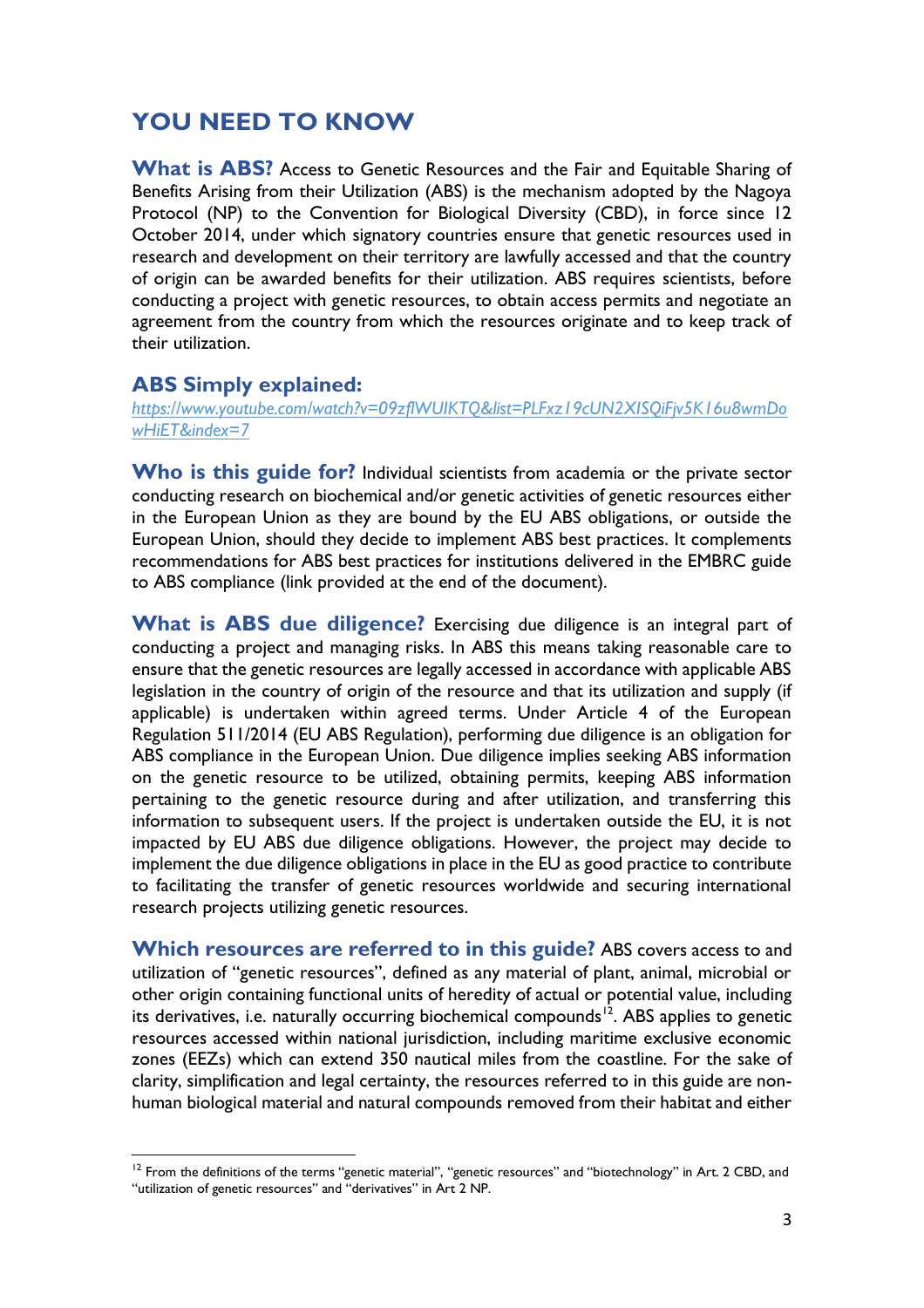obtained *in situ* (fieldwork), *ex situ* (via collections, resource centres, biobanks), or through a transfer of material (from colleagues or purchased).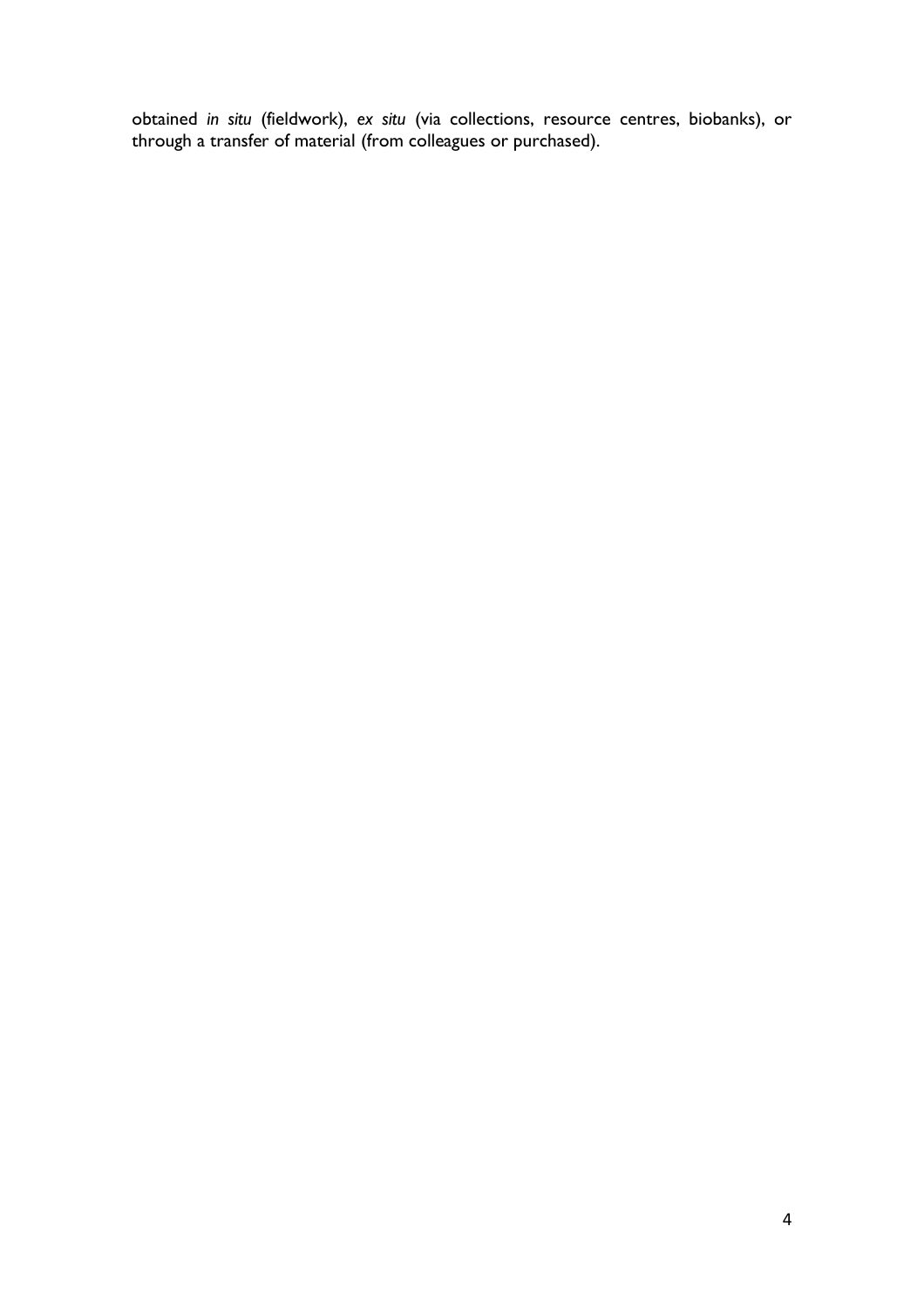# **A TO-DO-LIST FOR EXERCISING DUE DILIGENCE FOR ABS COMPLIANCE**

Before starting a fundamental or applied research project involving resources, it is recommended to follow the following 6-step iterative process to answer the questions:

- *1. Where do the resources used for my project come from?*
- *2. Is my project impacted by ABS?*
- *3. If so, where do I find information about ABS?*
- *4. If required, how do I negotiate ABS permits?*
- *5. How do I demonstrate ABS compliance?*
- *6. How do I manage the ABS documentation?*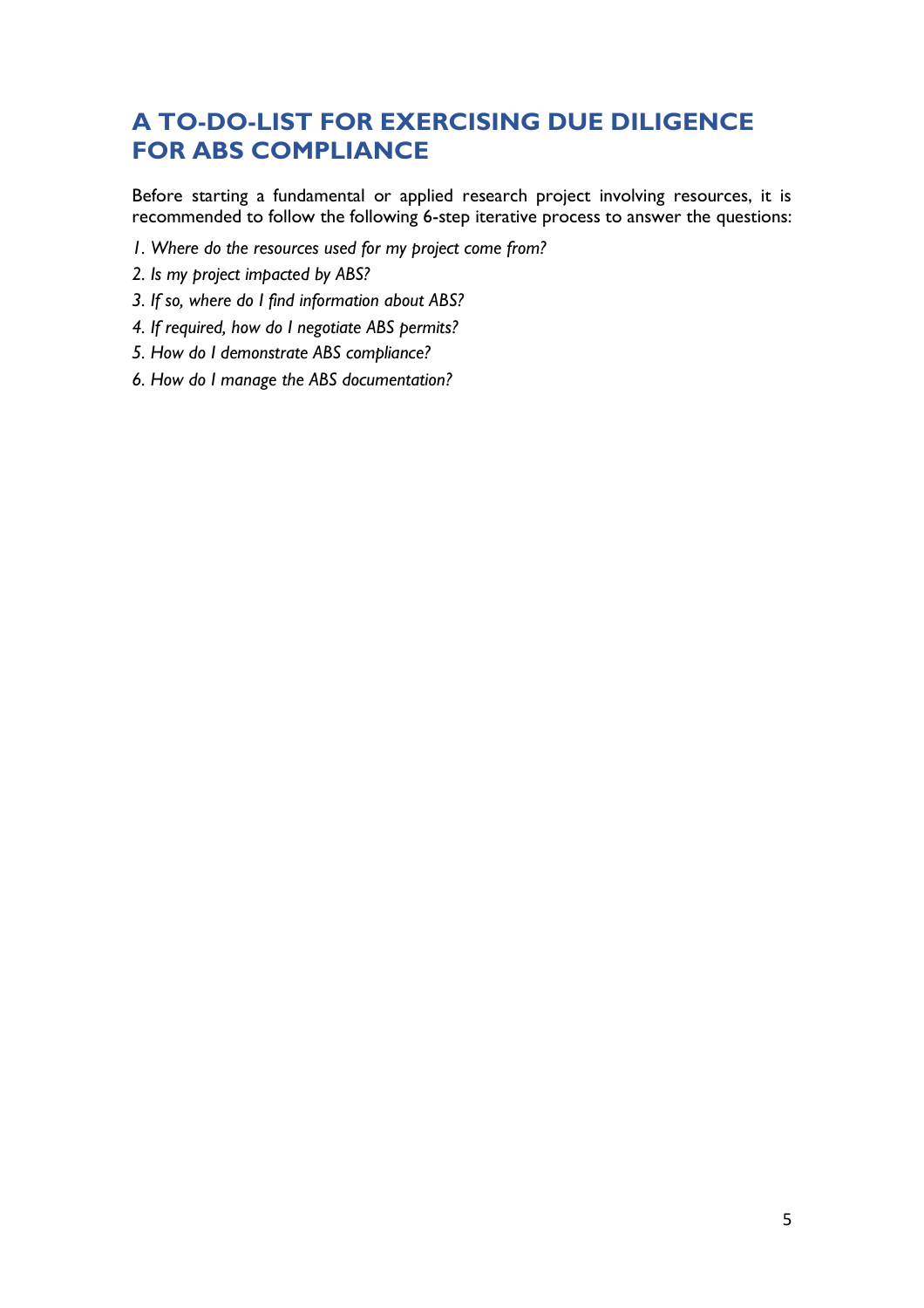## **STEP 1. Check the resource ID => the ABS Necessary Information**

Before obtaining resources to conduct your research activities, whether by fieldwork, via a collection, a biobank, a resource centre, or by transfer of material from a colleague, you must ensure that you are in possession of the following information:

#### **The place and date of access:**

*Where and when was the GR originally sampled?* The country and ideally exact location (including geographical coordinates) of the sample site, as well as sample date (at least month and year).

*By whom?* Name of the person(s) who collected the resource and the organisation they represent.

#### **Its description:**

*What is the name of the resource?* Ideally the scientific name (latin binomial), genus and species, but otherwise a common name (either specific to the organism or the general category of organism or type of sample).

#### **The source from which the resource was directly obtained:**

*When and from whom was the resource obtained for the current research project?* This applies if the resource is accessed via a third party (colleague, resource centre, etc.).

The presence or absence of rights and obligations relating to ABS:

*Is there ABS documentation attached to the resource*? Prior Informed Consent (PIC), Mutually Agreed Terms (MAT) and/or Internationally Recognized Certificate of Compliance (IRCC), or proof that reasonable efforts were made to obtain these (see Step 3).

*If so, what are the conditions for subsequent utilization of the resource? The IRCC or the MAT (see STEP 6) provides the conditions of use agreed upon by the country of origin with the previous user* 

#### **Other permits, contracts or conditions of use:**

Are there other administrative permits attached to the resource? For example, national/regional/Marine Protected Area sampling permits, TRACES documentation, CITES permit.

*Are there contracts attached to the utilization of the resource?* For example, Material Transfer Agreement, Consortium Agreement, project contracts.

*What are the contractual conditions of utilization?* 

This information is the minimum data requirement for conducting ABS due diligence and is essential to initiate the subsequent steps in this step-by-step guide. An IRCC contains all of this information.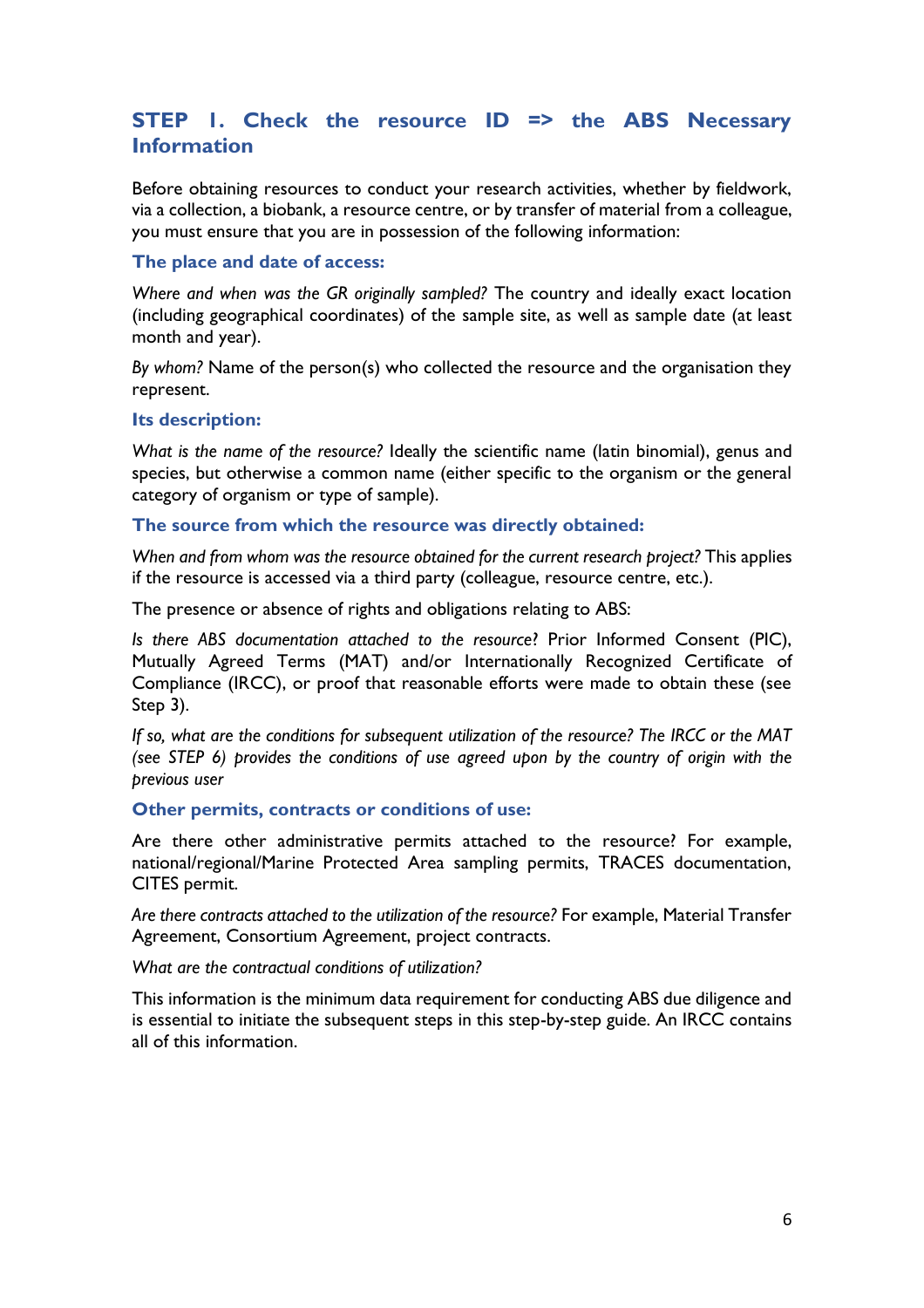### **ACTION**

Collect and securely store data for any and all resources entering into your research project. If you coordinate the project, put in place an ABS management system (database and procedures) to monitor the exchange of resources within the project, ensuring that ABS necessary information is attached to each resource.

#### **TIPS**

*Ensure acquisition of this ABS information in the very early stages of preparation of your research project since ABS negotiations, if required, may take time and hinder the course of your research activities.* 

*If you obtain the genetic resources used in your project via a collection from the EU ABS register or from a collection with best practices of ABS management, the resource should be transferred to you with the ABS "necessary information".*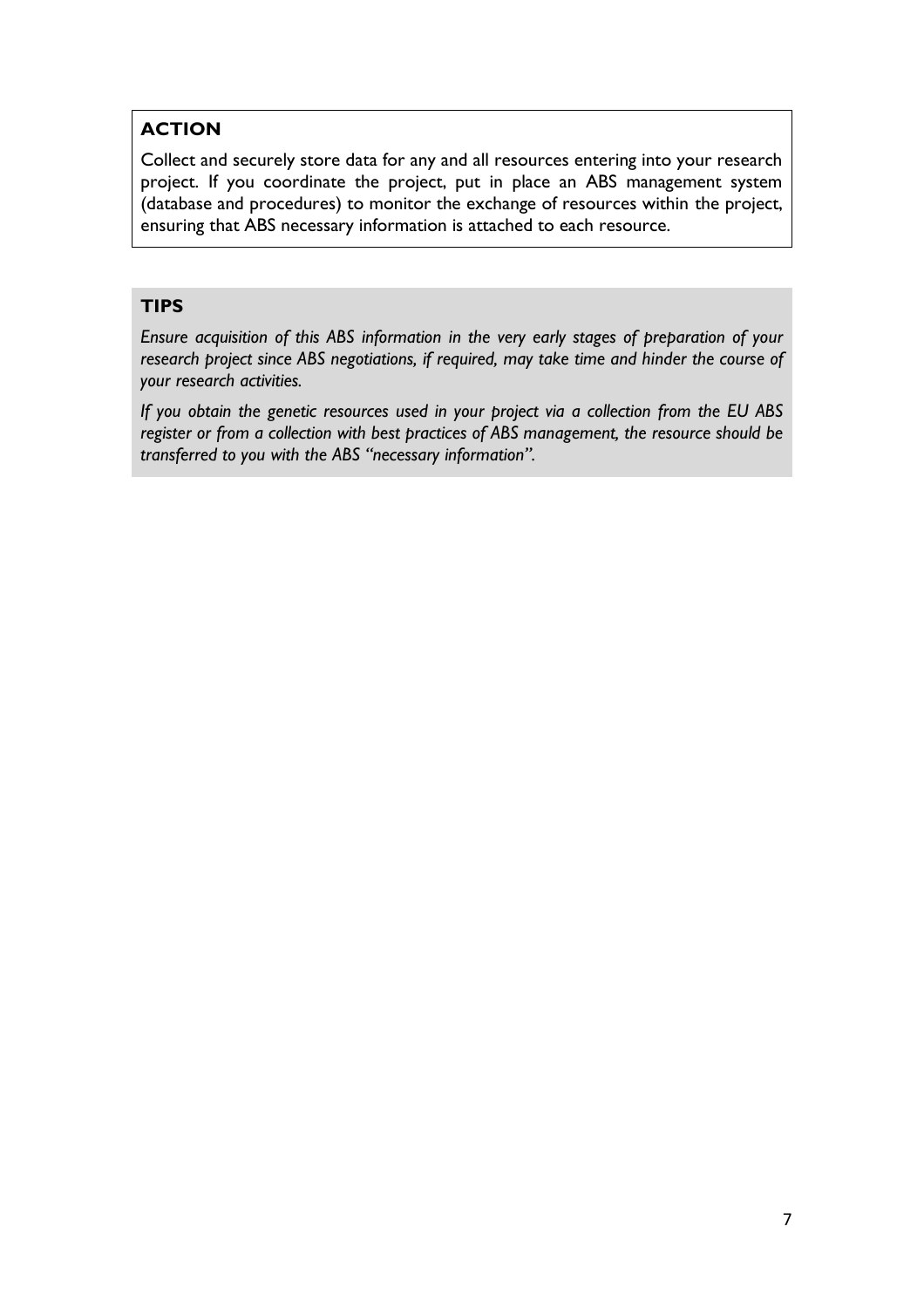## **STEP 2. Determine whether your project is subject to ABS**

Considering the complexity of the ABS framework, the multiple layers of legal texts, and varying interpretation of terms such as *"genetic resources"* and "*utilization",* which depends on national laws, diagnosis of whether your project is subject to ABS may prove to be a challenge. In a nutshell, your project is impacted by ABS when resources are utilized "*to conduct research and development on the genetic and/or biochemical composition of genetic resources including through the application of biotechnology".* ABS may thus apply to both fundamental and applied research, particularly since countries, Parties and non-Parties to the Nagoya Protocol, may adopt national laws that complement and specify the scope of ABS on their own genetic resources (e.g., Digital Sequence Information), but if there is any doubt it is recommended to consider by default that your project is subject to ABS and hence proceed to the subsequent steps.

## **ACTION**

Evaluate the activities conducted in your project and if the situation is unclear, contact the ABS support team in your institution, your legal contact person, or the ABS Competent National Authority for research in your own country for guidance.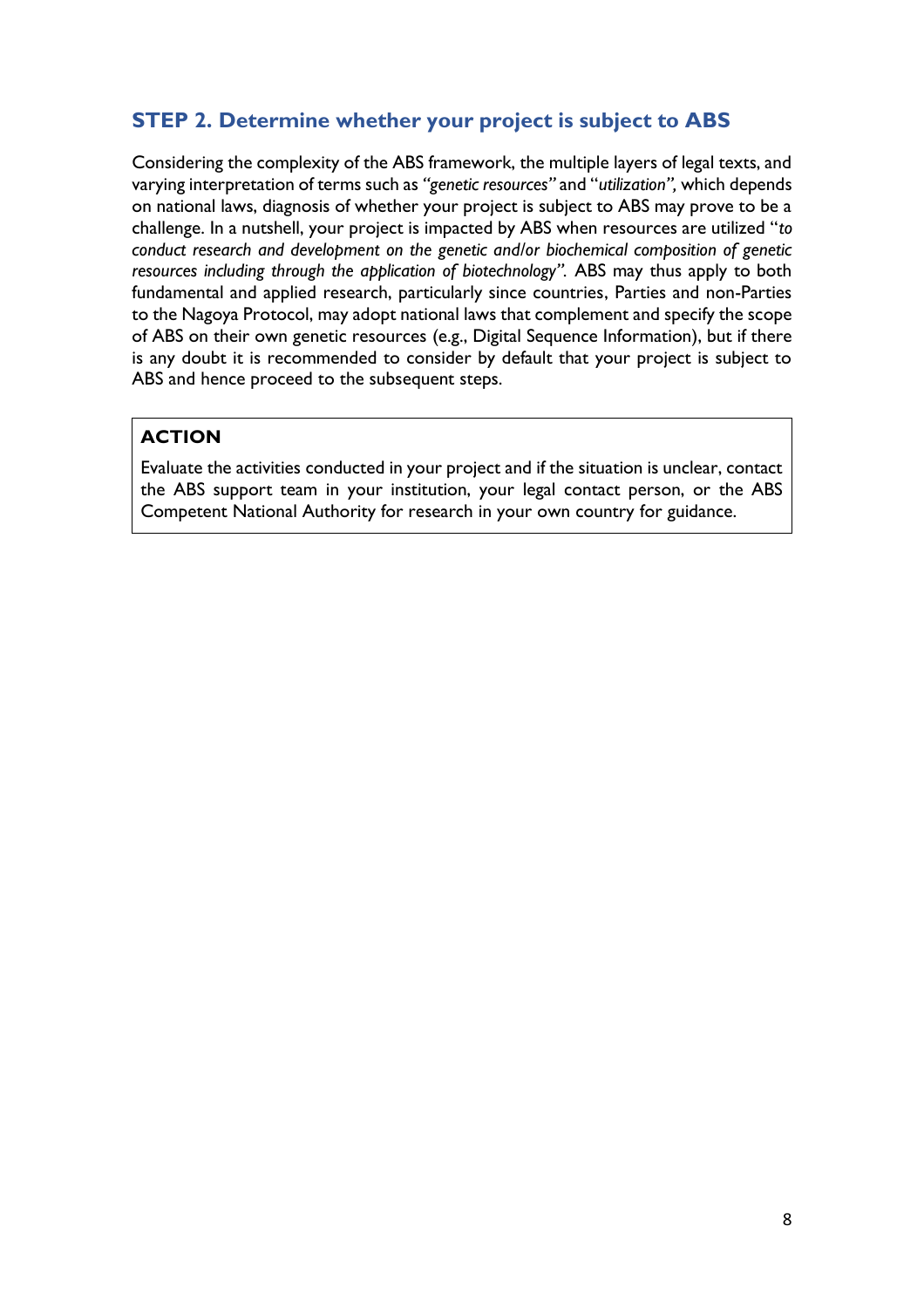## **STEP 3. Gather ABS information => the ABSCH and the ABS National Focal Point**

If your project falls within the scope of ABS, a permit may be required before initiating the research activities. You can find out whether the country of origin of the resources you will use applies national ABS legislation via the Access and Benefit Sharing ClearingHouse web site (ABSCH: [www.absch.cbd.int\)](http://www.absch.cbd.int/) (Figure I). ABSCH provides information on the NP status, national ABS legislation and the person to contact for information (ABS National Focal Point or Competent authority) for every country in the world. It also functions as a permanent repository of IRCCs (see Step 4).

If the country of origin of the resource used in your project is party to the NP, you must verify whether it has adopted national legislation concerning access to and use of its resources. This information should be available on the ABSCH site, but in all cases, it is recommended to contact the ABS National Focal Point of the country of origin of the resource before starting your research project to verify this information in case it is out of date on the ABSCH site.

If the country of origin has implemented national legislation, you will need to obtain the permit to access the resource (Prior Informed Consent - PIC) and negotiate the conditions of utilization and benefit sharing (Mutually Agreed Terms - MAT) (see Step 4).



Figure 1. Where to find information: the ABS Clearing House.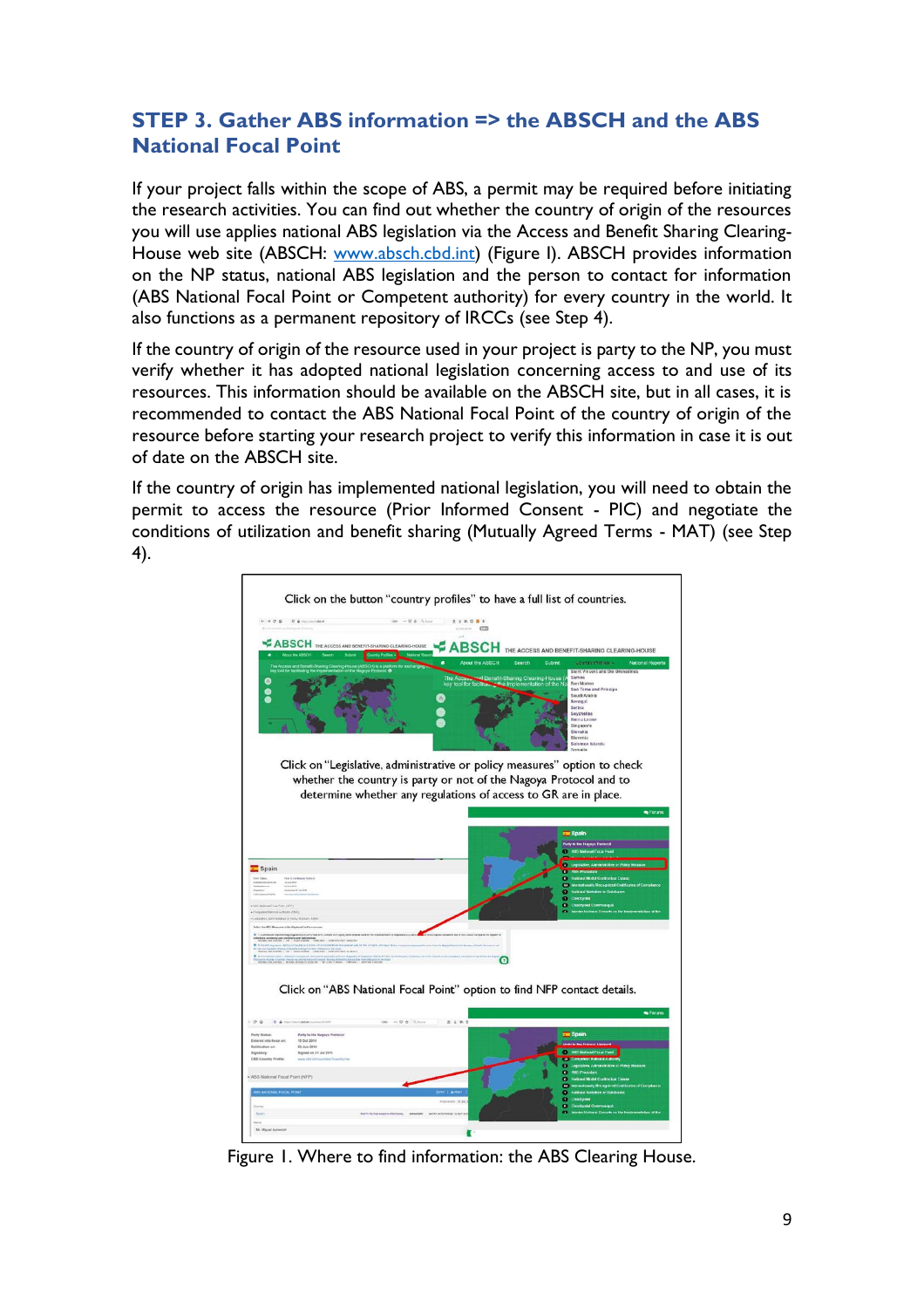## **ACTION**

Write an e-mail to the ABS National Focal Point or Competent authority of the country of origin of the genetic resource you plan to use in order to present your project and ask whether it is necessary to obtain ABS permit (PIC) and negotiate benefit sharing (MAT) and if so, to obtain information about the procedure to do this.

#### **TIPS**

*If the country is party to the NP and has ABS access legislation but your e-mails are left unanswered, it is recommended to resume this action three times and to cc. the ABS Competent National Authority (CNA) for research in your country at the third attempt.*

*Regardless of the NP status, it is wise to get in touch with the ABS National Focal Point of the country of origin of the genetic resource at the earliest possible stage of preparation of your project once Step 1 is completed in order to get confirmation of the actions to be undertaken, for the country may hinder your research activities and you may (also) abide by other national rules.* 

*Ensure that you keep copies of all of the e-mails or other correspondence sent.*

*You may also rely on local partners or your ABS support team or ABS CNA to obtain information.*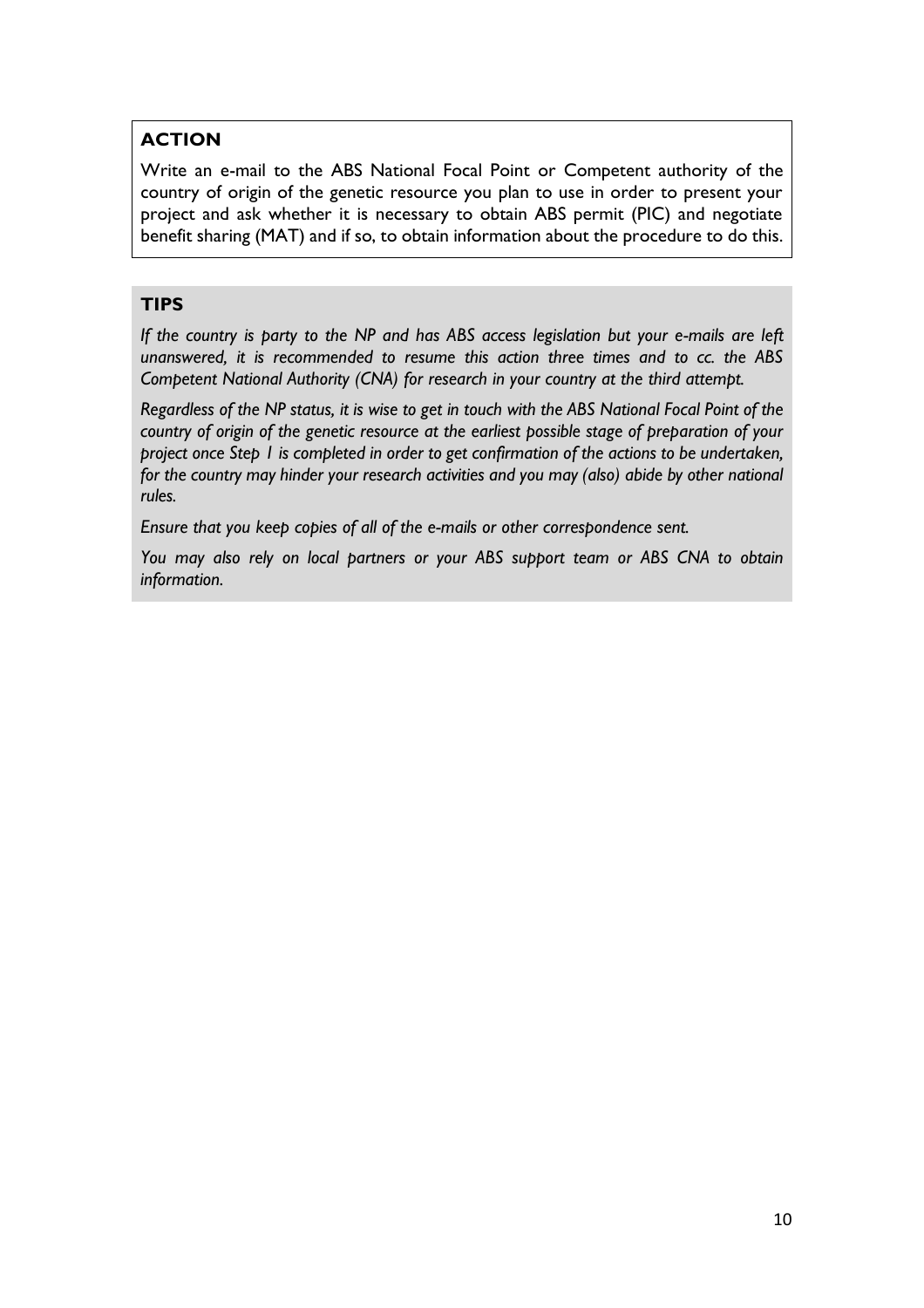## **STEP 4. Negotiate ABS => the ABS PIC / MAT and the IRCC**

If the country of origin of the resource confirms that your project falls within the scope of its ABS law, you need to enter into negotiation with its ABS NFP and/or CNA depending on the country.

Procedures vary from country to country, but you will usually be required to fill in a form, sometimes using an on-line platform, usually in English. For projects involving noncommercial use of resources, the ABS NFP and/or CNA generally examines the project and provides a permit (PIC) that may be accompanied by terms for non-monetary benefit sharing (MAT). Once you have received these documents (not before), you can start your project, meaning that you can go sampling or obtain your genetic resource. The procedure may differ for projects involving commercial use: the authorization to use the resource depends upon the negotiation of benefit-sharing mechanisms that are likely to be monetary, which may take a significantly longer time.

The ABS CNA of the country of origin of the resource should send permits to the ABSCH, which issues an IRCC. The IRCC number must subsequently be kept with the resource (see Steps 1, 5 and 6).

#### **ACTION**

Prepare a clear and concise description of your project, of the resource(s) using the list in Step 1 and including a summary of the expected outcomes and impacts of your project.

#### **TIPS**

*You are likely to be able to obtain permits to access resources more easily if your project is conducted as part of collaboration with partners from the providing country. Such partnerships can be included in the MAT as a direct non-monetary benefit.* 

*If you intend to deposit the resource in an open-access collection or biobank (which may also be considered as non-monetary benefit sharing), ensure that this is clearly stipulated in the MAT, which should be transferred to the collection/biobank along with the PIC upon deposit.*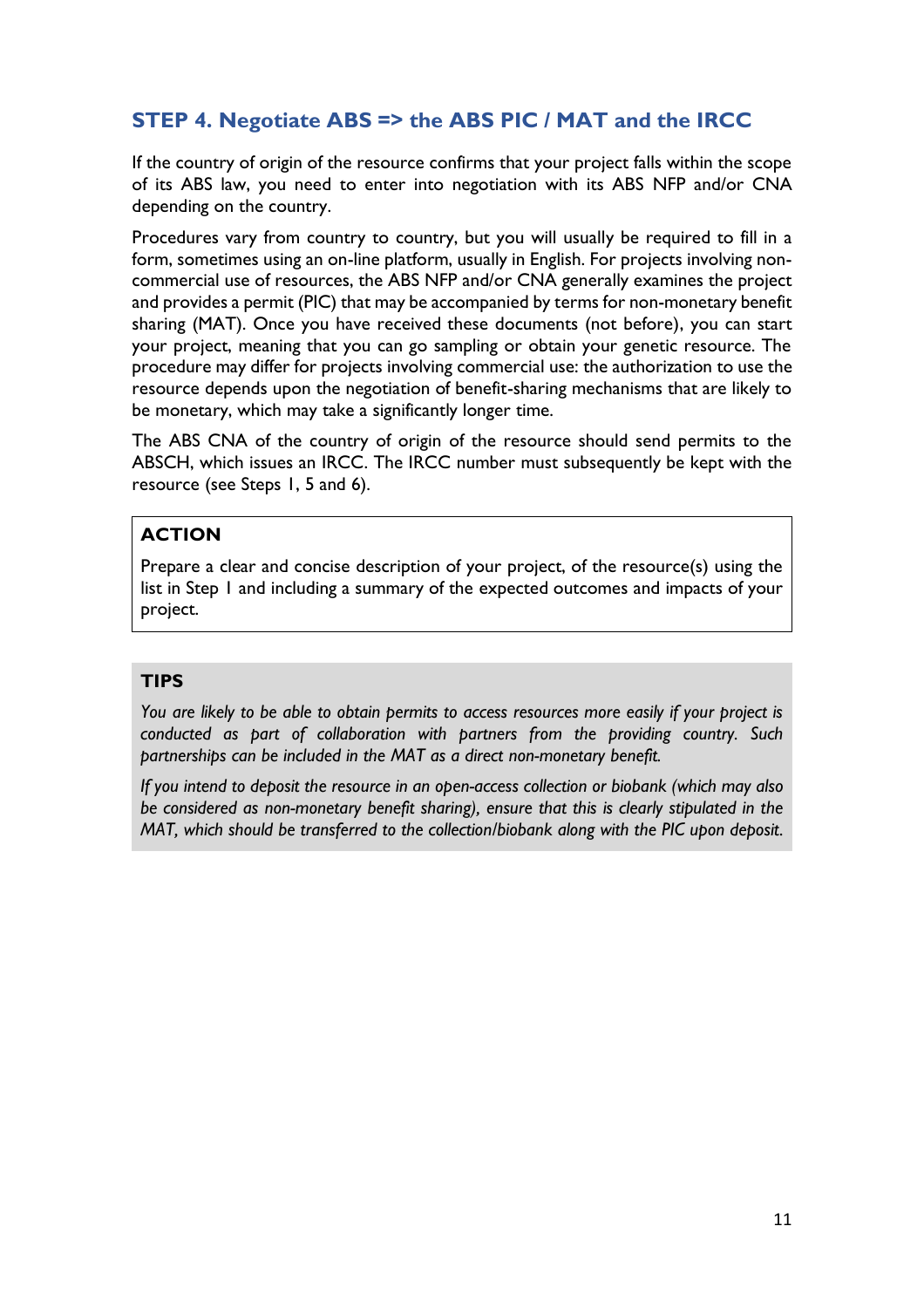## **STEP 5. Declare ABS compliance => the Due Diligence checkpoints**

A NP signatory country is expected to control that its national users comply with ABS. If your country is party to the NP, you will be required to demonstrate compliance at different instances identified as checkpoints, usually when requesting public funding, when filing a patent, or when putting a product on market.

In the EU, control of compliance takes the form of a declaration of due diligence which provides evidence that you have undertaken all of the necessary steps to ascertain the compliance of the resource used and that you hold the necessary documentation to conduct your research (IRCC or Step 1 list with Step 4 permits).

The 2 compulsory checkpoints in the EU are:

*Checkpoint 1. Declaration at the stage of research funding*: the DECLARE platform [\(https://webgate.ec.europa.eu/declare/\)](https://webgate.ec.europa.eu/declare/) in funded projects or national platforms if required by your national funding agencies. Note that some countries may use other platforms.

*Checkpoint 2. Declaration at the stage of final development of a product: DECLARE or* national platforms.

Note that when some countries apply additional checkpoints, the declaration of due diligence is validated by the ABS CNA and transferred to relevant checkpoints.

For non-EU countries, ABS compliance control mechanisms (ABS checkpoints) are different.

#### **ACTION**

Contact your ABS support team, ABS CNA and/or funding agencies to get information on European and national platforms for ABS compliance control.

Declare due diligence once Steps 1 to 4 have been completed.

#### **TIPS**

*Familiarise yourself with the ABS compliance control mechanism and the sanctions for noncompliance in your country.*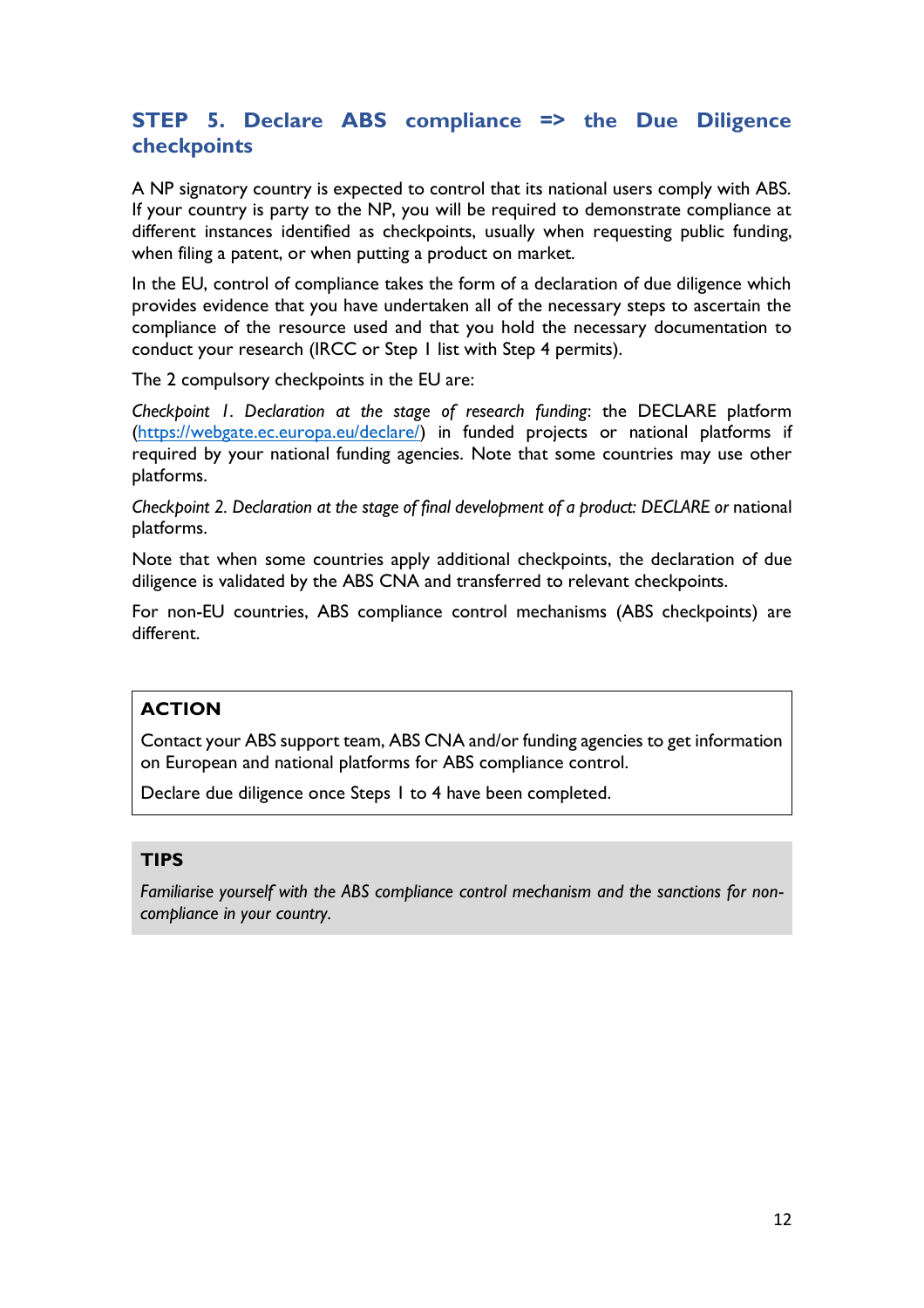## **STEP 6. Keep trace => ABS documentation management**

In the EU, ABS compliance documentation (IRCC or Step 1 list with Step 4 permits) must be kept for 20 years after the last utilisation and transferred to any subsequent users.

It is recommended to develop an ABS documentation management system (spreadsheet or database) that contains all ABS necessary information for each genetic resource used in the project, including for those not impacted by ABS at the time of utilization.

## **ACTION**

Implement a secure data management system for ABS documentation of all of the resources used in your project.

#### **TIPS**

*To avoid long-term ABS data management on genetic resources used in your project, you may choose to deposit the resources in a collection / biorepository with a clear ABS (and/or quality) management system.*

**You may be allowed to store the resource, but note that subsequent uses usually require to reiterate the step-by-step process.**